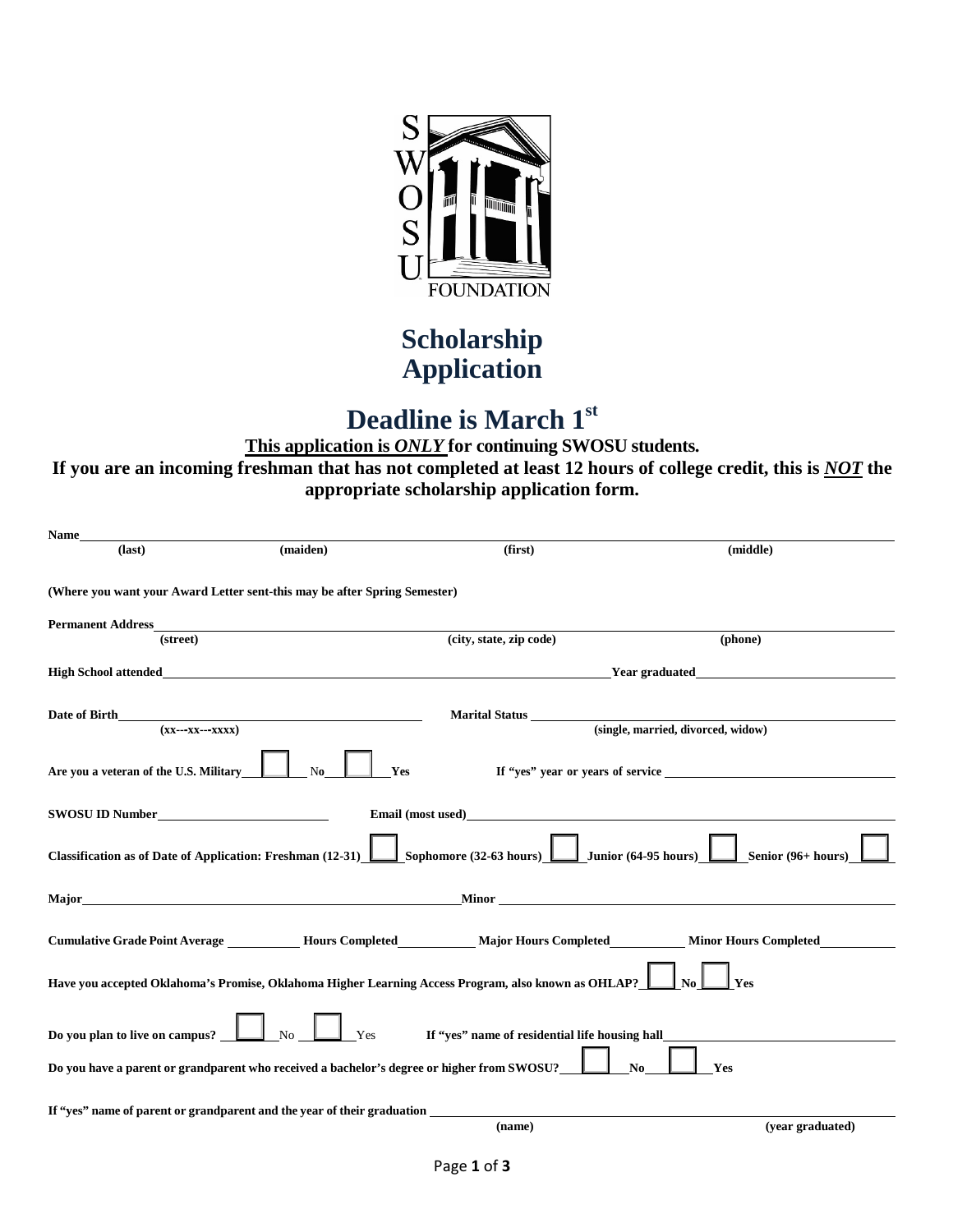Please list **Current** financial aid, grants and scholarships you will receive for your college education.

 **Please describe any circumstances that are presently causing you financial hardship.** 

 **Please describe your most significant participation in leadership roles and activities.** 

 **Please describe your honors received in college.**